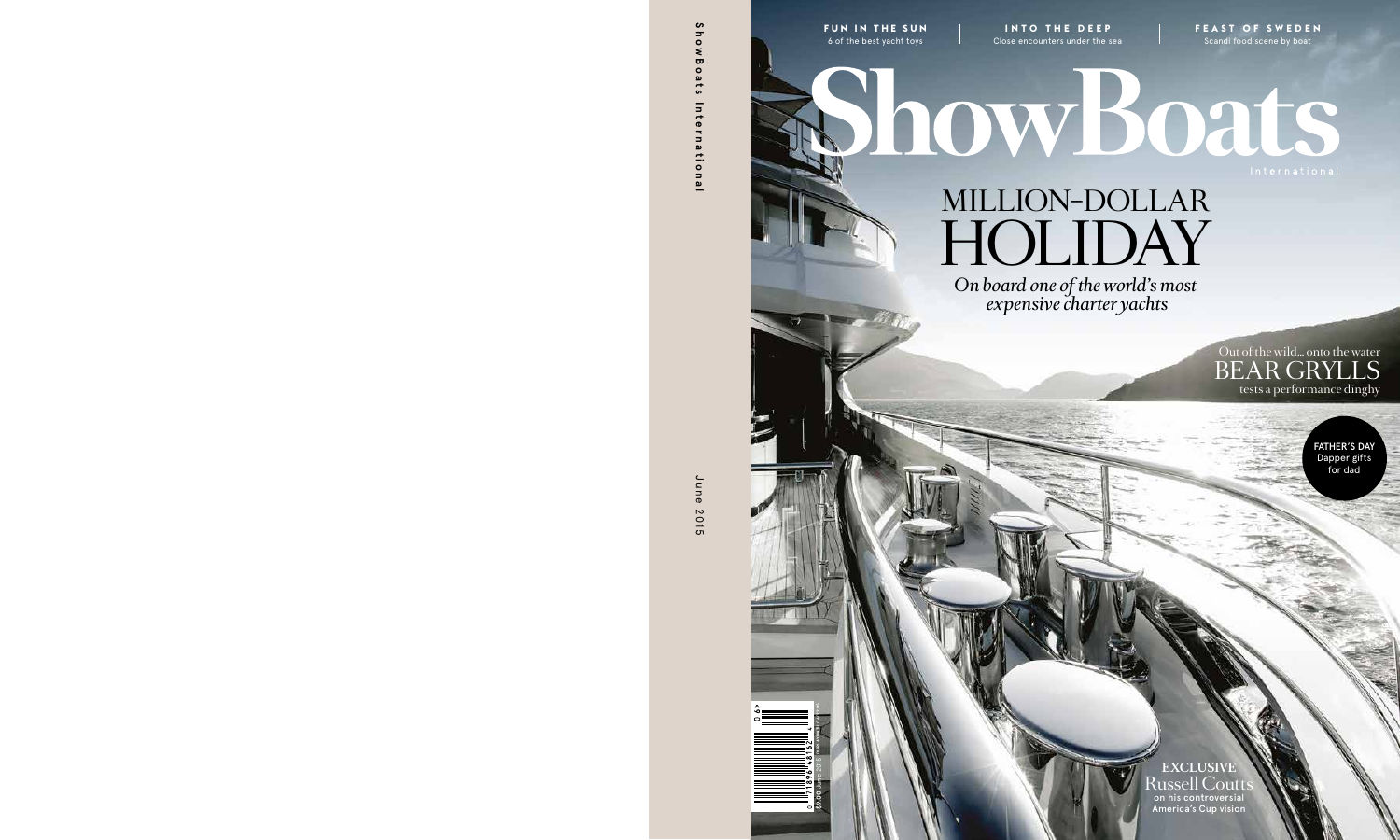**"WHO HAS MORE FUN THAN US?"** If you watch Bobby Genovese race his kids up a 55-foot natural granite rock climbing wall at his summer house in Canada, charge along on a polo pony, blast out of his Lake Rosseau boathouse in one of his vintage speedboats or Jet Ski around one of his charter yachts, you quickly understand the question is rhetorical. His face has two speeds: grin and bigger grin.

I first heard about Genovese in connection with a 154-foot Feadship he's refitting, *Charade*, thinking it might be a good story for Boat International Media's *Refit* annual. Since *Charade* was in full "Frankenboat" stage at Derecktor shipyard, his PA suggested meeting on one of his other boats in Miami Beach or at his polo and equestrian club in Vero Beach, Florida. Serial boat owners, I've known aplenty; polo ponies added a new twist.

Genovese is a Canadian entrepreneur with an improbable success story that sounds like a TV script; oh wait, his life *was* bundled into a script, eight episodes to be exact of a program called

**Bobby Genovese made his fortune in the same way he has approached yachting: acquiring companies and yachts in rapid succession. Here, he shares his ventures into the business of fun with** *Marilyn Mower***.**

*with*



PHOTOGRAPH: GEORGE KAMPER (RIGHT)

"Bobby G: Adventure Capitalist" that aired in 2008 and followed him and his CEO Marco Markin as they bought, built and sold companies.

Genovese is chairman of BG Capital Group and BG Capital Management Corp., both based in Barbados, BG Capital Investment Trust and now BG Signature Resorts.

*Opposite: Genovese aboard his Lazzara 78 LSX. Right and below: With Silver at the BG Polo & Equestrian Resort in Ocala, Florida. Bottom (clockwise): With CBF Hall of Fame Norm Woods in* Miss Canada IV*,*  Rambler *on Lake Rosseau and*  Charade, a work in progres











Tall, tan and fit-looking under a shock of sandy hair, his style is friendly, folksy, self-effacing and yet totally confident and prepared for anything. He has a knack for establishing working assets, and the harder they work the better. We were sitting on one of them, a Lazzara 78 LSX sport yacht that chartered 170 days last year in Florida and The Bahamas. Our backdrop was another one of his yachts in the BG Signature Luxury Yacht Collection, a Sunseeker Predator 75 he'd added to the portfolio in December 2014. In four months, it had already worked 50 days. These are sit-up-and-take-notice charter stats.

The story of how he got here begins on a Canadian farm.

"By the time I finished grade nine I realized I wasn't going to be an academic, but I was good on horses. I baled hay all summer and lied about my age to get a job teaching riding and mucking out the stalls as barn manager for a prominent stable in Toronto. In terms of lifestyle, however, I realized I was on the wrong side of the horse and I was ready to get busy changing that," he says. It was Bobby's late mother, Lynne, who realized her once-shy son had a knack for selling and convinced her older sons, Rick and Blaine, to give him a shot.

"Rick moved to Vancouver to work in the securities industry and I thought I would like to join him and be a stockbroker, but with only grade nine math, I couldn't get a securities license," admits Genovese. His brother gave him a car and a start at Europe Pacific Capital Group in investor relations. By age 25, he'd started his own company, which he grew to 40 employees. Suddenly successful and with a talent for buying and selling companies, he moved to The Bahamas to open BG Capital Group.

One day a friend invited him to a polo match in Wellington, Florida.

PHOTOGRAPH: TIMOTHY DU VERNET (BOTTOM RIGHT)

## *I thought I would like to be a stockbroker, but with grade nine math, I couldn't get a license. So I started an investor relations company.*